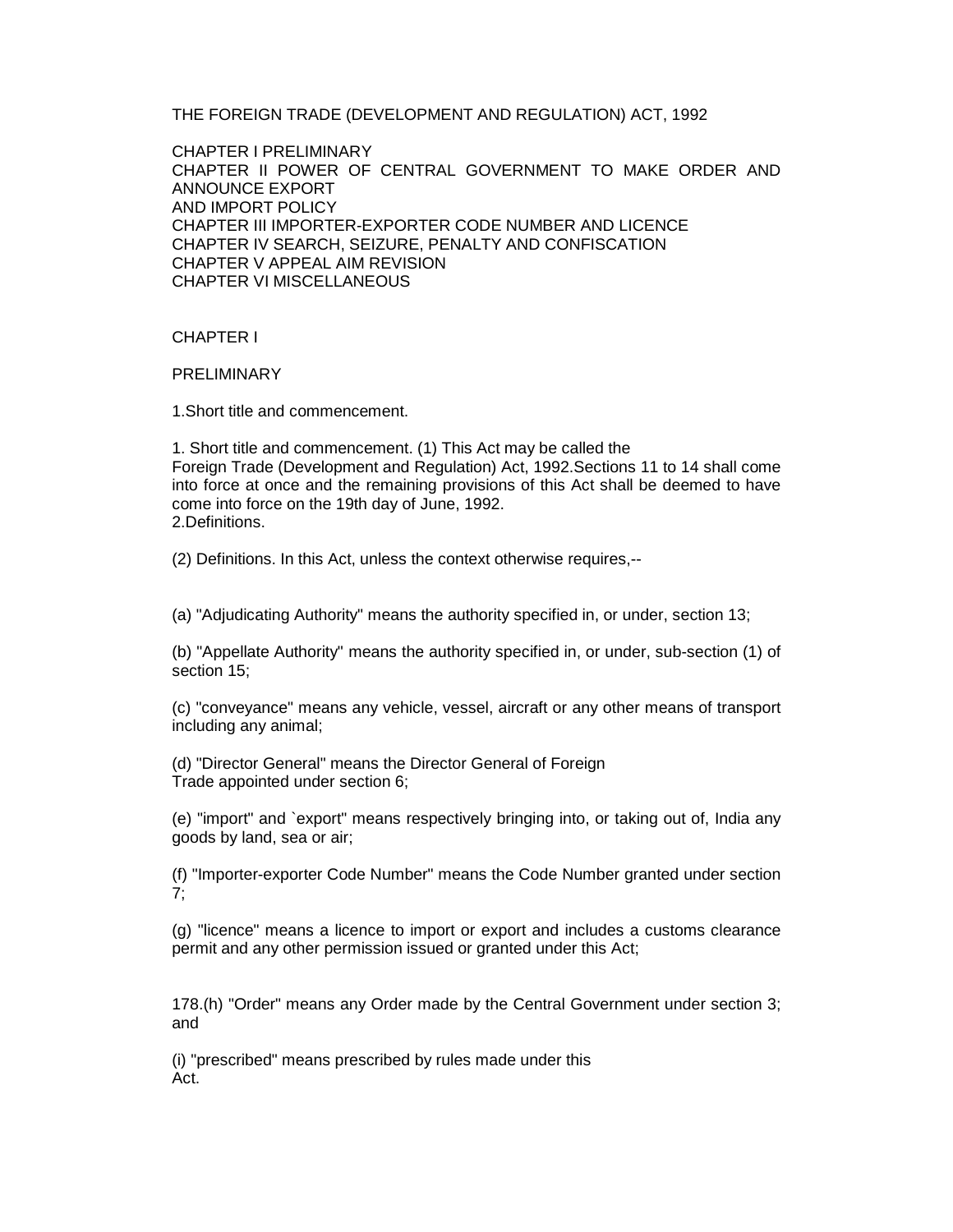### CHAPTER II

### POWER OF CENTRAL GOVERNMENT TO MAKE ORDER AND ANNOUNCE EXPORT AND IMPORT POLICY

3.Powers to make provisions relating to imports and exports.

3. Powers to make provisions relating to imports and exports. (1) The Central Government may, by Order published in the Official Gazette, make provision for the development and regulation of foreign trade by facilitating imports and increasing exports,

(2) The Central Government may also, by Order published in the Official Gazette, make provision for prohibiting, restricting or otherwise regulating, in all cases or in specified classes of cases and subject to such exceptions, if any, as may be made by or under the Order, the import or export of goods.

(3) All goods to which any Order under sub-section (2) applies shall be deemed to be goods the import or export of which has been prohibited under section 11 of the Customs Act, 1962 (52 of 1962) and all the provisions of that Act shall have effect accordingly.

4.Continuance of existing Orders.

4. Continuance of existing Orders. All Orders made under the Imports and Exports (Control) Act, 1947 (18 of 1947), and in force immediately before the commencement of this Act shall, so far as they are not inconsistent with the provisions of this Act, to be in force and shall be deemed to have been made under this Act.

5.Export and import policy.

5. Export and import policy. The Central Government may, from time to time, formulate and announce by notification in the Official

Gazette, the export and import policy and may also, in like manner, amend that policy.

6.Appointment of Director General and his functions.

6. Appointment of Director General and his functions. (1) The Central Government may appoint any person to be the Director General of Foreign Trade for the purposes of this Act,

(2) The Director General shall advise the Central Government in the formulation of the export and import policy and shall be responsible for carrying out that policy.

(3) The Central Government may, by Order published in the

Official Gazette, direct that any power exercisable by it under this

Act (other than the powers under sections 3, 5, 15, 16 and 19) may also be exercised, in such cases and subject to such conditions, by the Director General or such other officer subordinate to the Director

General, as may be specified in the Order.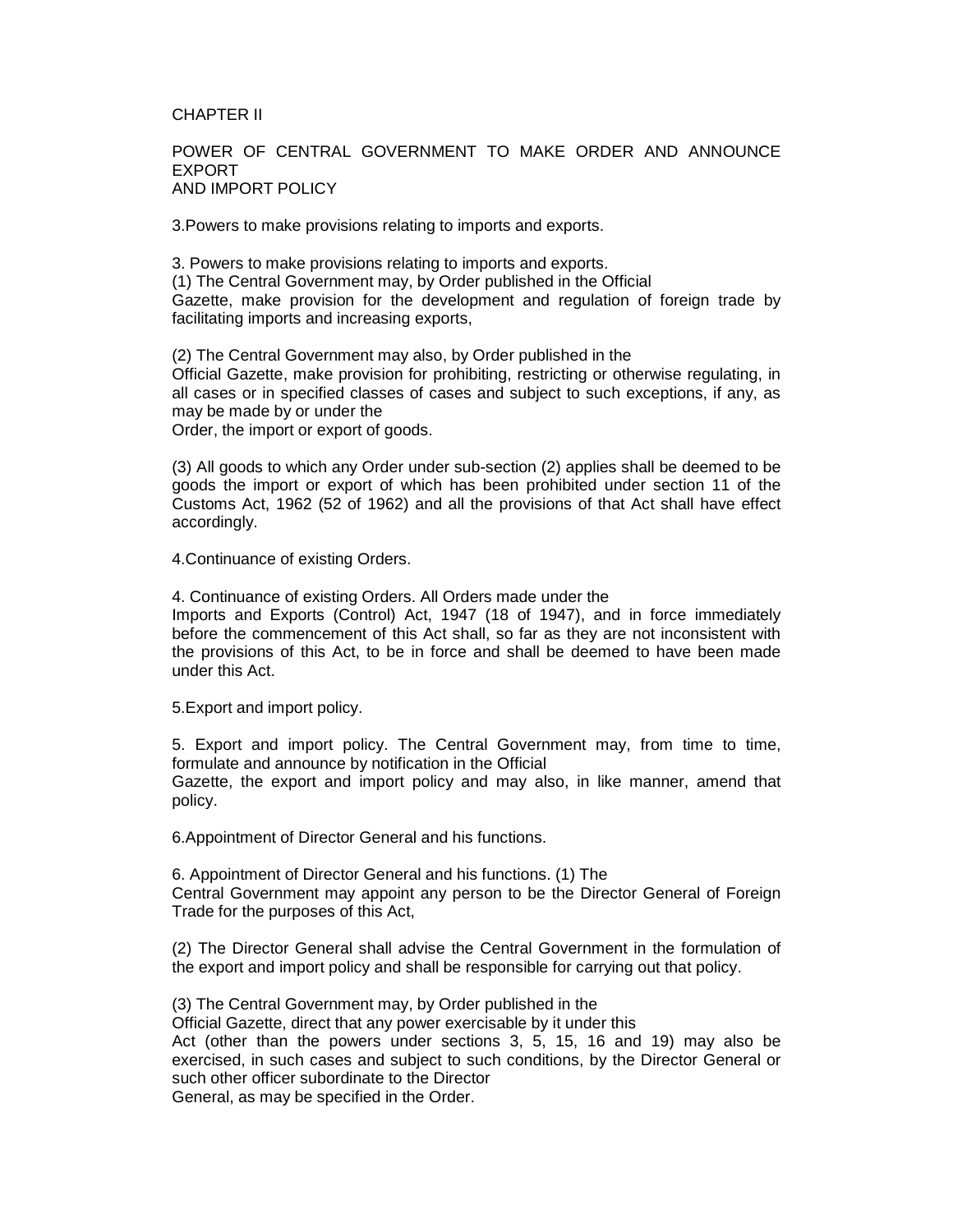### CHAPTER III

#### IMPORTER-EXPORTER CODE NUMBER AND LICENCE

7.Importer-exporter Code Number.

7. Importer-exporter Code Number. No person shall make any import or export except under an Importer-exporter Code Number granted by the Director General or the officer authorised by the Director General in this behalf, in accordance with the procedure specified in this behalf by the Director General.

179.8.Suspension and cancellation of Importer-exporter Code Number.

8. Suspension and cancellation of Importer-exporter Code Number. (1) Where-

(a) any person has contravened any law relating to Central excise or customs or foreign exchange or has committed any other economic offence under any other law for the time being in force as may be specified by the Central Government by notification in the Official Gazette, or

(b) the Director General has reason to believe that any person has made an export or import in a manner gravely prejudicial to the trade relations of India with any foreign country or to the interests of other persons engaged in imports or exports or has brought disrepute to the credit or the goods of the country,

the Director General may call for the record or any other information from that person and may, after giving to that person a notice in writing informing him of the grounds on which it is proposed to suspend or cancel the Importer-exporter Code Number and giving him a reasonable opportunity of making a representation in writing within such reasonable time as may be specified in the notice and, if that person so desires, of being heard, suspend for a period, as may be specified in the order, or cancel the Importer-exporter Code Number granted to that person.

(2) Where any Importer-exporter Code Number granted to a person has been suspended or cancelled under sub-section (1), that person shall not be entitled to import or export any goods except under a special licence, granted, in such manner and subject to such conditions as may be prescribed, by the Director General to that person.

9.Issue, suspension and cancellation of licence.

9. Issue, suspension and cancellation of licence. (1) The Central Government may levy fees, subject to such exceptions, in respect of such person or class of persons making an application for licence of in respect of any licence granted or renewed in such manner as may be prescribed.

(2) The Director General or an officer authorised by him may, on an application and after making such inquiry as he may think fit, grant or renew or refuse to grant or renew a licence to import or export such class or classes of goods as may be prescribed, after recording in writing his reasons for such refusal.

(3) A licence granted or renewed under this section shall-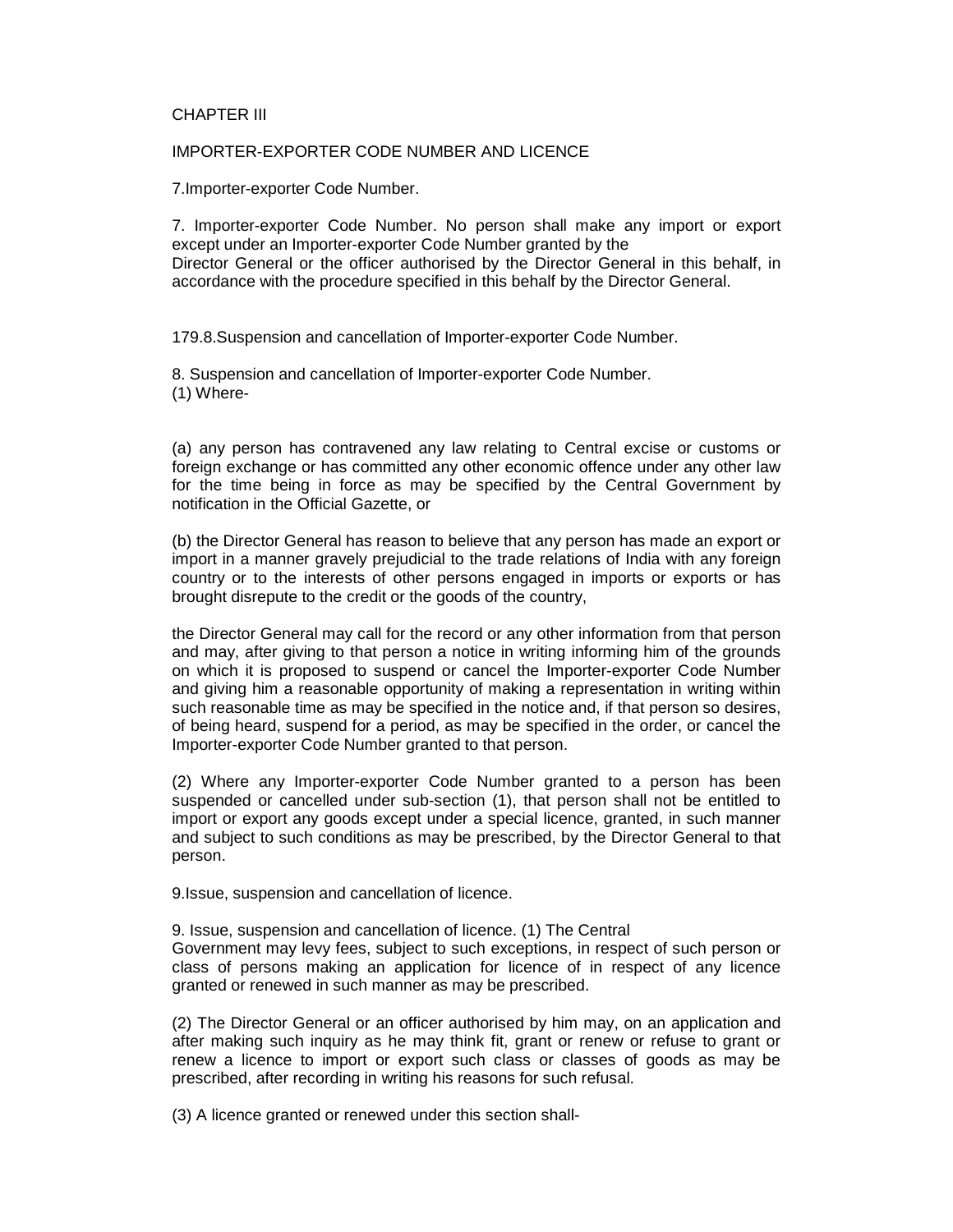(a) be in such form as may be prescribed;

(b) be valid for such period as may be specified therein; and

(c) be subject to such terms, conditions and restrictions as may be prescribed or as specified in the licence with reference to the terms, conditions and restrictions so prescribed.

(4) The Director General or the officer authorised under sub-

section (2) may, subject to such conditions as may be prescribed, for good and sufficient reasons, to be recorded in writing, suspend or cancel any licence granted under this Act:

Provided that no such suspension or cancellation shall be made except after giving the holder of the licence a reasonable opportunity of being heard.

# 180

(5) An appeal against an order refusing to grant, or renew or suspending or cancelling, a licence shall lie in like manner as an appeal against an order would lie under section 15.CHAP

# CHAPTER IV

SEARCH, SEIZURE, PENALTY AND CONFISCATION

10.Power relating to search and seizure.

10.Power relating to search and seizure.(1)The Central Government may, by notification in the Official Gazette, authorise any person for the purposes of exercising such powers with respect to entering such premises and searching, inspecting and seizing of such goods, documents, things and conveyances, subject to such requirements and conditions, as may be prescribed.

(2) The provisions of the Code of Criminal Procedure, 1973 (2 of 1974) relating to searches and seizures shall, so far as may be, apply to every search and seizure made under this section.

11.Contravention of provisions of this Act, rules, orders and export andimport policy.

11. Contravention of provisions of this Act, rules, orders and export and import policy. (1) No export or import shall be made by any person except in accordance with the provisions of this Act, the rules and orders made thereunder and the export and import policy for the time being in force.

(2) Where any person makes or abets or attempts to make any export or import in contravention of any provision of this Act or any rules or orders made thereunder or the export and import policy, he shall be liable to a penalty not exceeding one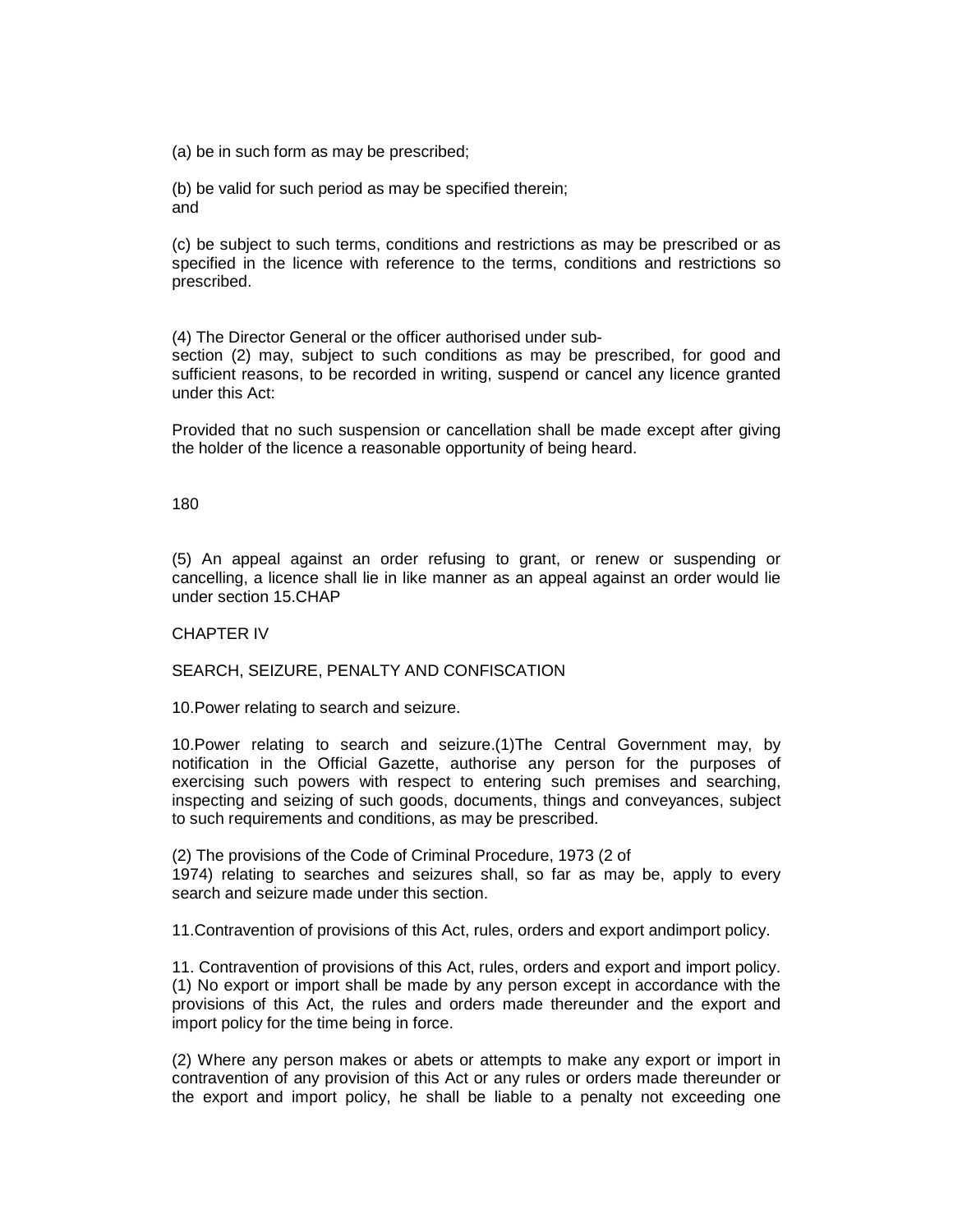thousand rupees or five times the value of the goods in respect of which any contravention is made or attempted to be made, whichever is more.

(3) Where any person, on a notice to him by the Adjudicating

Authority, admits any contravention, the Adjudicating Authority may, in such class or classes of cases and in such manner as may be prescribed, determine, by way of settlement, an amount to be paid by that person.

(4) A penalty imposed under this Act may, if it is not paid, be recovered as an arrear of land revenue and the Importer-exporter Code

Number of the person concerned, may, on failure to pay the penalty by him, be suspended by the Adjudicating Authority till the penalty is paid.

(5) Where any contravention of any provision of this Act or any rules or orders made thereunder or the export and import policy has been, is being, or is attempted to be, made, the goods together with any package, covering or receptacle and any conveyances shall, subject to such requirements and conditions as may be prescribed, be liable to confiscation by the Adjudicating Authority.

(6) The goods or the conveyance confiscated under sub-section

(5) may be released by the Adjudicating Authority, in such manner and ,subject to such conditions as may be prescribed, on payment by the person concerned of the redemption charges equivalent to the market value of the goods or conveyance, as the case may be.

12.Penalty or confiscation not to interfere with other punishments.

12. Penalty or confiscation not to interfere with other punishments. No penalty imposed or confiscation made under this Act shall prevent the imposition of any other punishment to which the person affected thereby is liable under any other law for the time being in force.

181.13.Adjudicating Authority.

13. Adjudicating Authority. Any penalty may be imposed or any confiscation may be adjudged under this Act by the Director General or, subject to such limits as may be specified, by such other officer as the Central Government may, by notification in the **Official** 

Gazette, authorise in this behalf.

14.Giving of opportunity to the owner of the goods, etc.

14. Giving of opportunity to the owner of the goods, etc. No order imposing a penalty or of adjudication of confiscation shall be made unless the owner of the goods or conveyance, or other person concerned, has been given a notice in writing-

(a) informing him of the grounds on which it is proposed to impose a penalty or to confiscate such goods or conveyance; and

(b) to make a representation in writing within such reasonable time as may be specified in the notice against the imposition of penalty or confiscation mentioned therein, and, if he so desires, of being heard in the matter.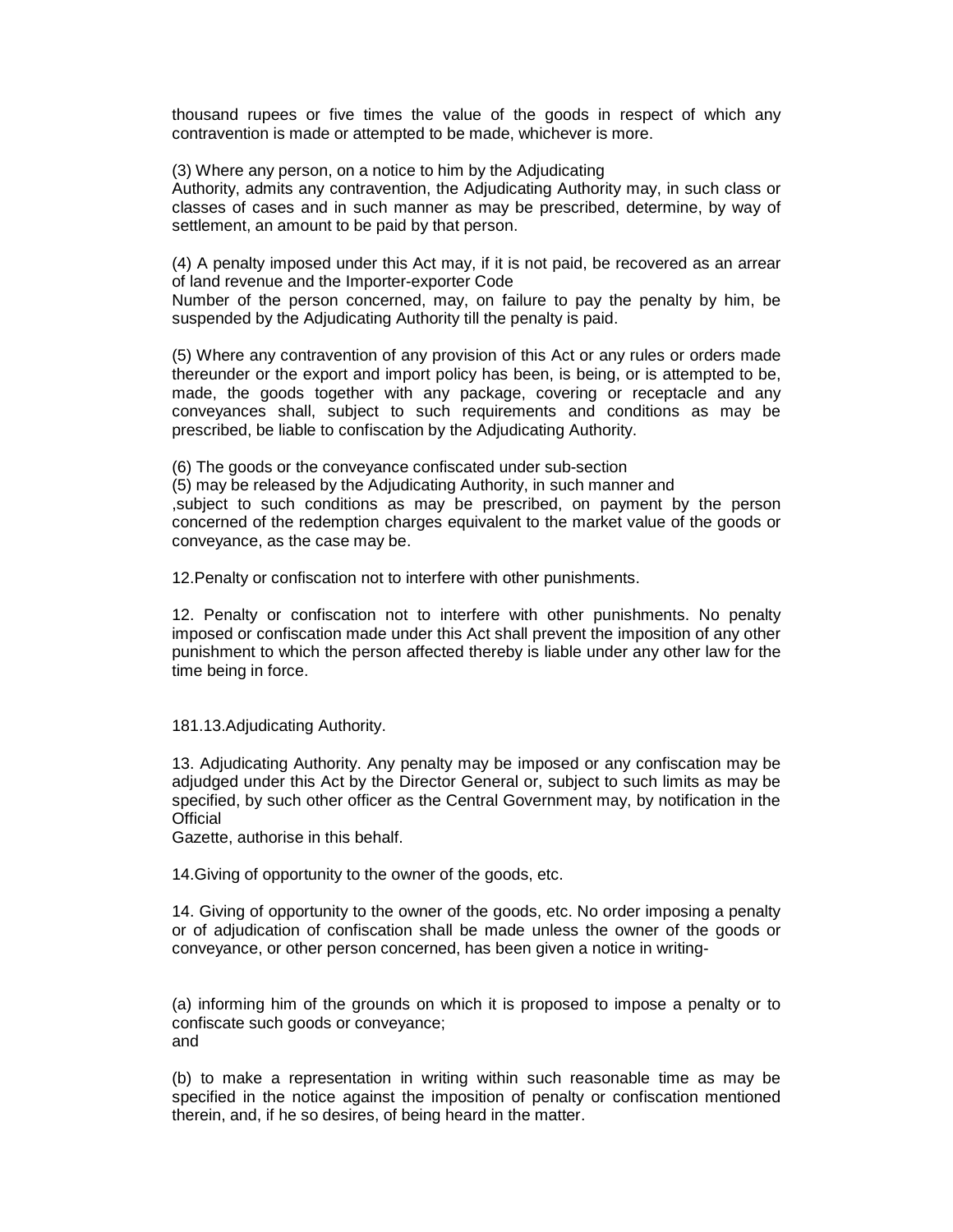## CHAPTER V

# APPEAL AIM REVISION

15.Appeal.

15. Appeal. (1) Any person aggrieved by any decision or order made by the Adjudicating Authority under this Act may prefer an appeal,--

(a) where the decision or order has been made by the Director General, to the Central Government;

(b) where the decision or order has been made by an officer subordinate to the Director General, to the Director General or to any officer superior to the Adjudicating Authority authorised by the Director General to hear the appeal,

within a period of forty-five days from the date on which the decision or order is served on such person:

Provided that the Appellate Authority may, if it is satisfied that the appellant was prevented by sufficient cause from preferring the appeal within the aforesaid period, allow such appeal to be preferred within a further period of thirty days:

Provided further that in the case of an appeal against a decision or order imposing a penalty or redemption charges, no such appeal shall be entertained unless the amount of the penalty or redemption charges has been deposited by the appellant:

Provided also that, where the Appellate Authority is of opinion that the deposit to be made will cause undue hardship to the appellant, it may, at its discretion, dispense with such deposit either unconditionally or subject to such conditions as it may impose.

(2) The Appellate Authority may, after giving to the appellant a reasonable opportunity of being heard, if he so desires, and after making such further inquiries, if any, as it may consider necessary, make such orders as it thinks fit, confirming, modifying or reversing the decision or order appealed against, or may send back the case with such directions, as It may think fit, for a fresh adjudication or decision, as the case may be, after taking additional evidence, if necessary:,

182.Provided that an order enhancing or imposing a penalty or redemp-

tion charges or confiscating goods of a greater value shall not be made under this section unless the appellant has been given an oppor-

tunity of making a representation, and, if he so desires, of being heard in his defence.

(3) The order made in appeal by the Appellate Authority shall be final.

16.Revision.

16. Revision. The Central Government, in the case of any decision or order, not being a decision or order made in an appeal, made by the Director General, or the Director General in the case of any decision or order made by any officer subordinate to him, may on its or his own motion or otherwise, call for and examine the records of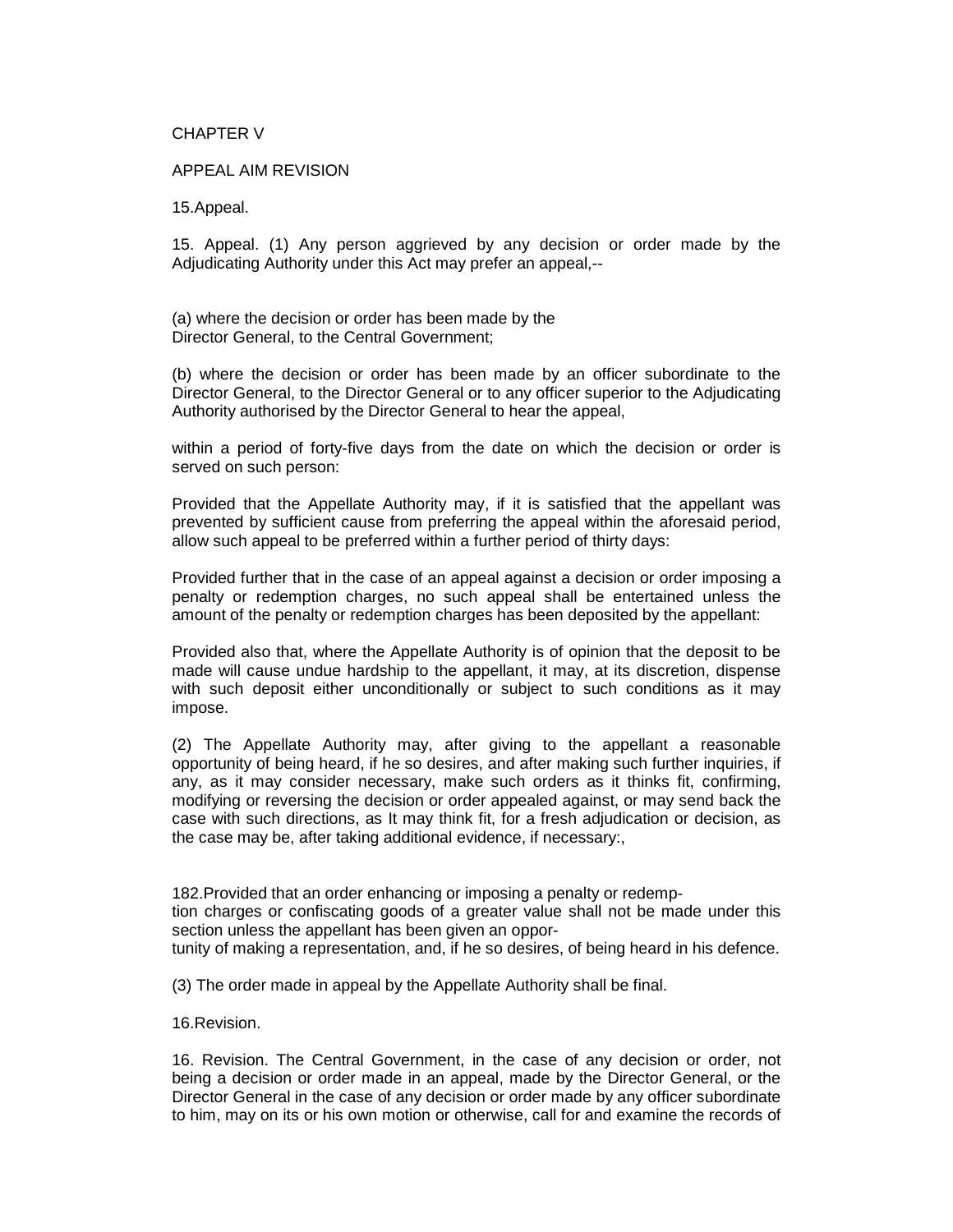any proceeding in which a decision or an order imposing a penalty or redemption charges or adjudicating confiscation has been made and against which no appeal has been preferred, for the purpose of satisfying itself or himself, as the case may be, as to the correctness, legality or propriety of such decision or order and make such orders thereon as may be deemed fit:

Provided that no decision or order shall be varied under this section so as to prejudicially affect any person unless such person-

(a) has, within a period of two years from the date of such decision or order, received a notice to show cause why such decision or order shall not be varied, and

(b) has been given a reasonable opportunity of making representation and, if he so desires, of being heard in his defence.

17.Powers of Adjudicating and other Authorities.

17. Powers of Adjudicating and other Authorities. (1) Every authority making any, adjudication or hearing any appeal or exercising any powers of revision under this Act shall have all the powers of a civil court under the Code of Civil Procedure, 1908 (5 of 1908), while trying a suit, in respect of the following matters, namely:--

(a) summoning and enforcing the attendance of witnesses;

- (b) requiring the discovery and production of any document;
- (c) requisitioning any public record or copy thereof from any court or office;
- (d) receiving evidence on affidavits; and

(e) issuing commissions for the examination of witnesses or documents.

(2) Every authority making any adjudication or hearing any appeal or exercising any powers of revision under this Act shall be deemed to be a civil court for the purposes of sections 345 and 346 of the Code of Criminal Procedure, 1993 (2 of 1974).

(3) Every authority making any adjudication or hearing any appeal or exercising any powers of revision under this Act shall have the power to make such -orders of an interim nature as it may think fit and may also, for sufficient cause, order the stay of operation of any decision or order.

(4) Clerical or arithmetical mistakes in any decision or order or errors arising therein from any accidental slip or omission may at any time be corrected by the authority by which the decision or order was made, either on its own motion or on the application of any of the parties:

183.Provided that where any correction proposed to be made under this sub-section will have the effect of prejudicially affecting any person, no such correction shall be made except after giving to that person a reasonable opportunity of making a representation in the matter and no such correction shall be made after the expiry of two years from the date on which such decision or order was made.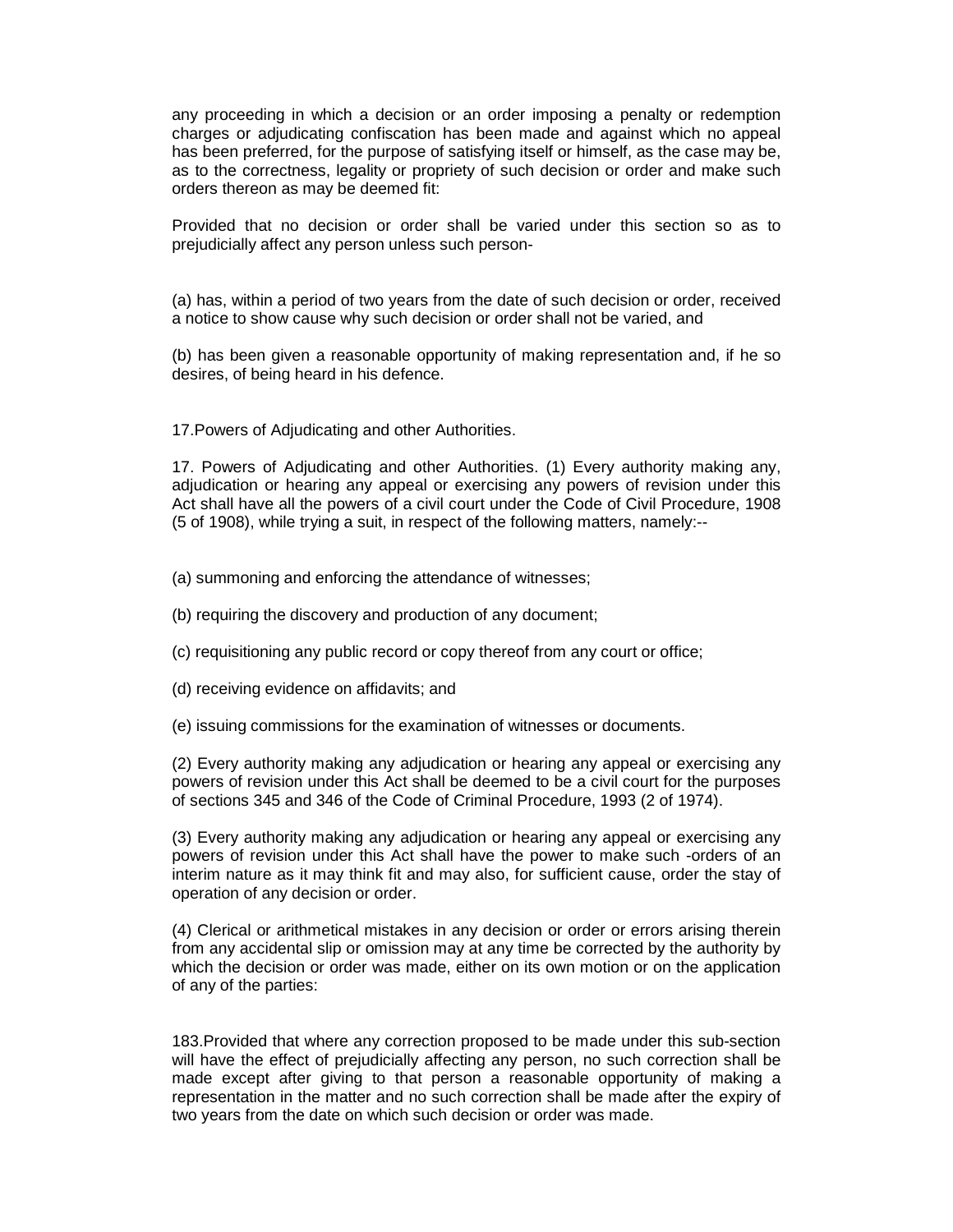### CHAPTER VI

#### **MISCELLANEOUS**

18.Protection of action taken in good faith.

18. Protection of action taken in good faith. No order made or deemed to have been made under this Act shall be called in question in any court, and no suit, prosecution or other legal proceeding shall lie against any person for anything in good faith done or intended to be done under this Act or any order made or deemed to have been made thereunder.

19.Power to make rules.

19. Power to make rules. (1) The Central Government may, by notification in the Official Gazette, make rules for carrying out the provisions of this Act.

(2) In particular, and without prejudice to the generality of the forgoing power, such rules may provide for all or any of the following matters, namely:-

(a) the manner in which and the conditions subject to which a special licence may be issued under sub-section (2) of section 8;

(b) the exceptions subject to which and the person or class of persons in respect of whom fees may be levied and the manner in which a licence may be granted or renewed under sub-section (1) of section 9;

(c) the class or classes of goods for which a licence may be granted under subsection (2) of section 9;

(d) the form in which and the terms, conditions and restrictions subject to which licence may be granted under sub-section (3) of section 9;

(e) the conditions subject to which a licence may be suspended or cancelled under sub-section (4) of section 9;

(f) the premises, goods, documents, things and conveyances in respect of which and the requirements and conditions subject to which power of entry, search, inspection and seizure may be exercised under sub-section (1) of section 10;

(g) the class or classes of cases for which and the manner in which an amount, by way of settlement, may be determined under sub-section (3) of section 11;

(h) the requirements and conditions subject to which goods and conveyances shall be liable to confiscation under subsection (5) of section 11;

(i) the manner in which and the conditions subject to which goods and conveyances may be released on payment of redemption charges under sub-section (6) of section 11; and

(j) any other matter which is to be, or may be, prescribed, or in respect of which provision is to be, or may be, made by rules.